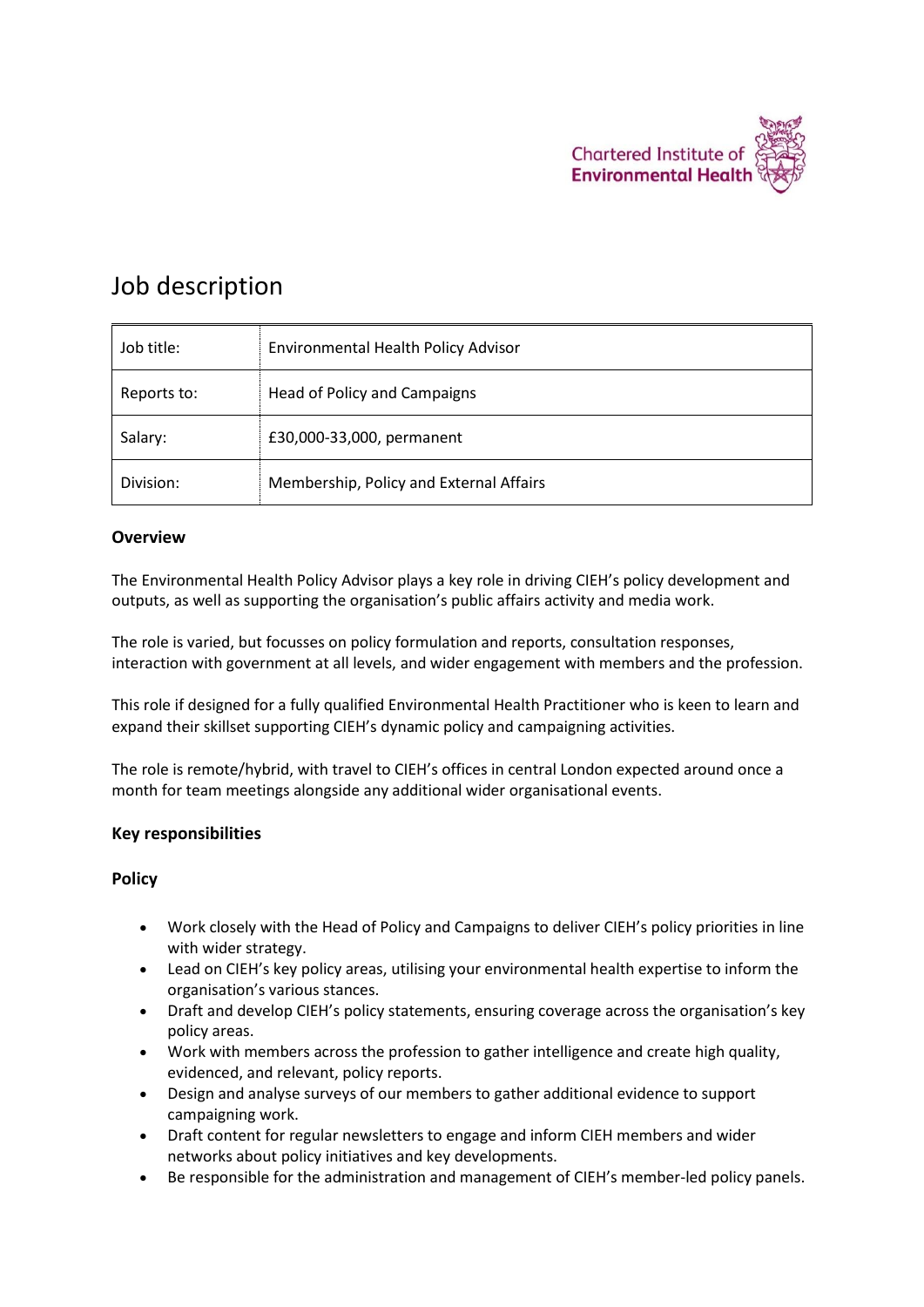- Prepare consultation responses and written submissions.
- Horizon-scan and report on policy developments and opportunities.
- Undertake research for briefings and proactive policy initiatives on key issues and subject areas, legislation, and political context, as directed.

### **Public Affairs**

- Working with the Head of Policy and Campaigns, support CIEH's public affairs activity and parliamentary engagement strategy as directed.
- Manage and cultivate relationships with key public affairs contacts, government officials, parliamentarians, and external stakeholders, across the devolved administrations and the UK Government.
- Attend events and meetings as appropriate to further CIEH's policy and campaigning work.
- Speak and provide evidence at events and evidence sessions as necessary.
- Horizon-scan the parliamentary and political calendar, identifying opportunities for CIEH to raise its profile.
- Brief expert members and spokespeople on CIEH's policy priorities.
- Identify public affairs contacts to speak at, and support, CIEH's events programme.

### **Stakeholder Management**

- Support the development of CIEH's network of key stakeholders across government, academia, and partner organisations, identifying opportunities for CIEH to enhance its influence and impact.
- Build working relationships with CIEH's expert members, including by holding panel meetings and using CIEH networks to identify new contacts for policy and campaigning work.
- Attend and represent CIEH at events and meetings as necessary with key stakeholders and organisations.
- Work with internal stakeholders to ensure that policy development is properly informed and communicated to all audiences.

### **PR**

- Support the management of the press office, operating as a point of contact for journalists when required.
- Provide policy content and comment for media engagement and communications.
- Act as CIEH policy spokesperson in the media as appropriate.
- Support the drafting of press releases and work closely with marketing colleagues on social media messaging.

### **Team Working**

- Build relationships with key internal colleagues, promoting open and collaborative working.
- Provide administrative support for the team and undertake ad hoc work as required.